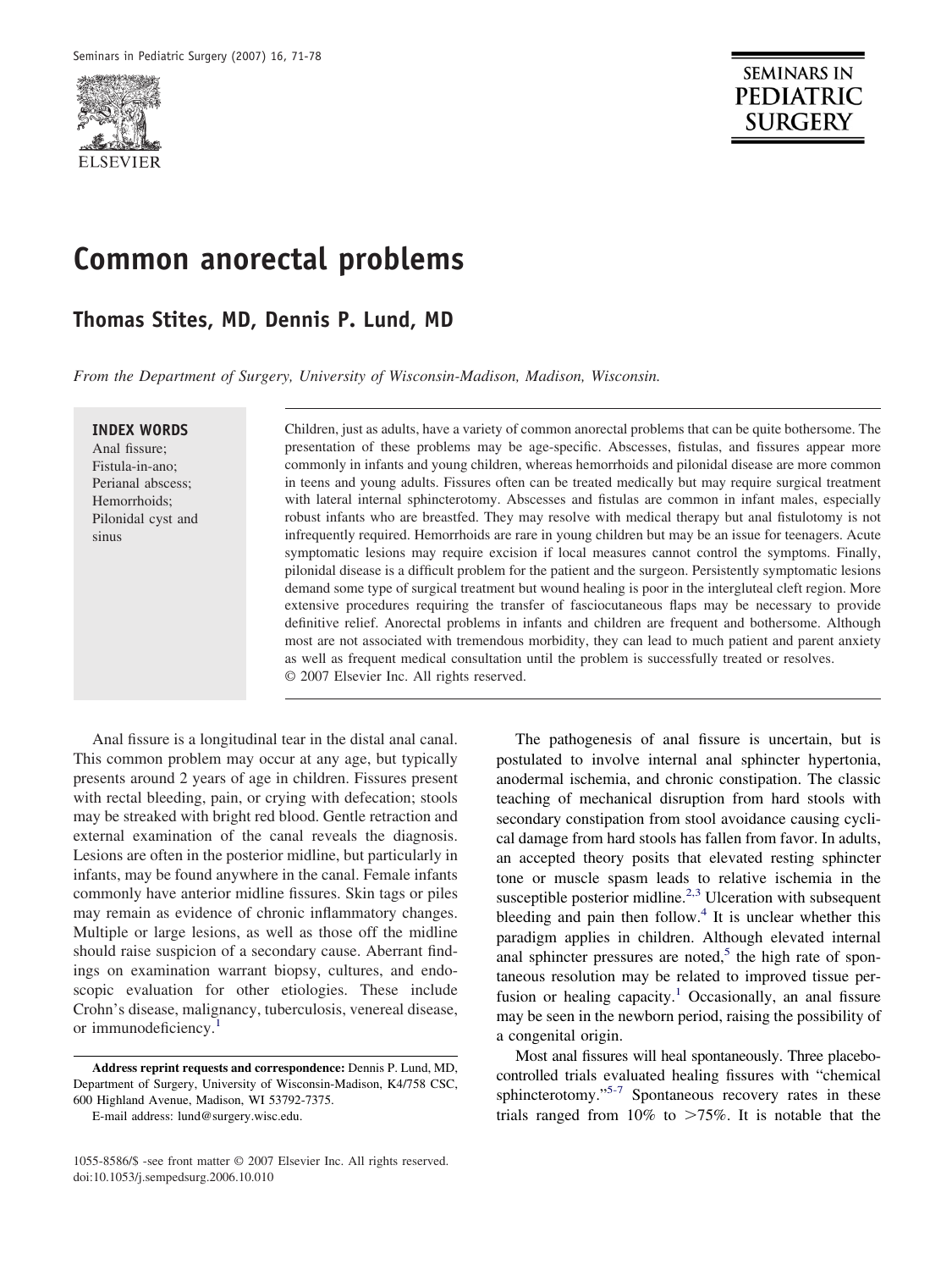higher rate was achieved in a longer study with a more intensive bowel regimen. All patients received senna and lactulose during the intervention phase and laxatives in the 10 weeks before assessment.<sup>[6](#page-5-0)</sup> The other trials were of shorter duration and offered lactulose only if patients were noted to be constipated.<sup>[5,7](#page-5-0)</sup> This highlights the value of conservative therapy. Such measures include stool softeners, bulk laxatives, lubricants, water intake, and dietary modification. The goal is to minimize mechanical trauma of stool passage near the lesion. Treatment is recommended only for symptomatic anal fissures.

Internal anal sphincter hypertonia has long been a target for therapy of anal fissure. Nonhealing lesions were once managed surgically, but the risk of complications led researchers to seek alternative modalities. "Chemical sphincterotomy" with various compounds has been suggested and studied for the last 15 years in adults and more recently in children.

Glyceryl trinitrate (GTN) ointment was one of the first, and most thoroughly studied, chemicals. An organic nitrate, topical GTN has been shown to release nitric oxide. This decreases internal anal sphincter pressure and causes selec-tive anodermal vasodilation, increasing tissue perfusion.<sup>[8,9](#page-6-0)</sup> Lund and Schofield evaluated 23 adult patients with anal manometry before and after administration 0.2% GTN as well as 3 months after treatment. Mean maximum anal resting pressure fell from 116.3  $(\pm 44.6)$  to 66.3  $(\pm 29.7)$ cmH20. At 3 months, all fissures had healed and pressure returned to baseline (112.3  $\pm$  44 cmH20). A total of 35% developed recurrent symptoms which resolved with conservative measures; 43% of patients experienced transient headache, a common concern with nitrate therapy. There was no incontinence reported. A follow-up study in 15 children demonstrates effective healing with GTN dosed at 0.05% and 0.1%. Headaches were noted in approximately 15% of both groups.[10](#page-6-0)

Three placebo-controlled randomized trials have been performed evaluating GTN in children with anal fissure.<sup>[5-7](#page-5-0)</sup> Kenny and coworkers followed symptoms in 40 children treated with aggressive bowel regimen and 0.2% GTN paste or placebo. They found no significant difference in time to pain-free defecation or pain scores at recruitment, 6 weeks, or 16 weeks. No complications were noted. At completion, an overall healing rate of 84% was documented.

Tander and coworkers randomized 65 children to groups of 0.2% GTN, 10% lidocaine, or placebo. Manometry after administration of 0.2% GTN demonstrated decreased mean maximum anal resting pressure 27.9 to 12.65 cmH20. At 8 weeks, the GTN group showed 84% complete healing and 94% symptomatic relief. Lidocaine and placebo yielded 21% and 35% recovery and 50% and 35% symptomatic relief, respectively. 89% of nonresponders had results from an additional course of GTN. One patient treated with GTN had transient fecal incontinence; no headaches were noted.

Sönmez and coworkers studied 102 children treated with 0.2% GTN, 10% lidocaine, EMLA cream, or placebo. Physical findings and symptoms were graded at 10 days and 8 weeks. Early response was noted in the GTN and EMLA groups. At 8 weeks, the GTN group had 82% complete healing and 91% symptomatic relief. The EMLA group demonstrated benefits over the lidocaine group with 64% versus 29% recovery and 76% versus 42% symptomatic relief. Placebo patients fared worse with 5% and 10% scores, respectively. Half of placebo patients had no symptomatic or physical response. One GTN and 2 placebo patients complained of fecal soiling; pruritis and burning sensation were also noted. Placebo patients fared worse in the above 2 trials than in most of the literature.

Calcium channel blockers have also been evaluated in adults for their smooth muscle relaxant effects.<sup>[11,12](#page-6-0)</sup> Knight and coworkers followed a series of 71 patients treated with 2% diltiazem ointment; 75% reported healing by 3 months. Nearly half of the nonresponders healed with a second 2-month course. Perianal dermatitis was noted in 5.6%, headache in 1.4%. Jonas and coworkers compared oral versus topical diltiazem. Fifty patients randomized to 60 mg twice daily orally or 2% gel topically. Complete healing was noted in 38% and 65%, respectively. Mean maximum anal resting pressure decreased 15% and 23%. No change in blood pressure was noted. Oral administration was complicated by 8.3% rates of headaches and rash, and 13% nausea; no complications were noted in the topical group.

Topical nifedipine was randomized against lidocaine/ hydrocortisone cream in 110 adults. Healing at 6 weeks was noted in 94.5% versus 16.4% control patients. Recurrence was treated successfully with nifedipine in 2 of 3 patients. No significant complications were noted.<sup>[13](#page-6-0)</sup>

Botulinum toxin affects neurotransmission with subsequent prolonged but transient paralysis of muscle fibers. It offers the advantage of single treatment, but efficacy remains debated.[14,15](#page-6-0) Thorton and coworkers reported a series of 57 patients injected with 20 units of toxin with improved mean anal resting pressure and healing. Siproudhis and coworkers performed a randomized trial of 44 patients with a single botulinum toxin injection versus placebo. There were no differences in healing or symptoms at 4 weeks. A similar proportion of each group required operative intervention by 3 months. A large series described a protocol of topical isosorbide dinitrate or nifedipine followed by botulinum toxin injection for nonresponders. Overall healing occurred in 71% of 455 patients; the remaining portion were referred for lateral sphincterotomy.<sup>[16](#page-6-0)</sup>

As stated above, surgical therapy of anal fissure has a long, mostly successful history. The primary options remain anal dilation and lateral internal sphincterotomy. Although symptomatic improvement and healing are superior to medical therapy, postoperative incontinence rates are as high as 30%.[17](#page-6-0) Dilation is believed to be more difficult to control and results in higher rates of mild incontinence. The proce-dure is not recommended.<sup>[18](#page-6-0)</sup> Recent series of adults with lateral internal sphincterotomy yielded successful healing in greater than 90% of subjects with incontinence rates from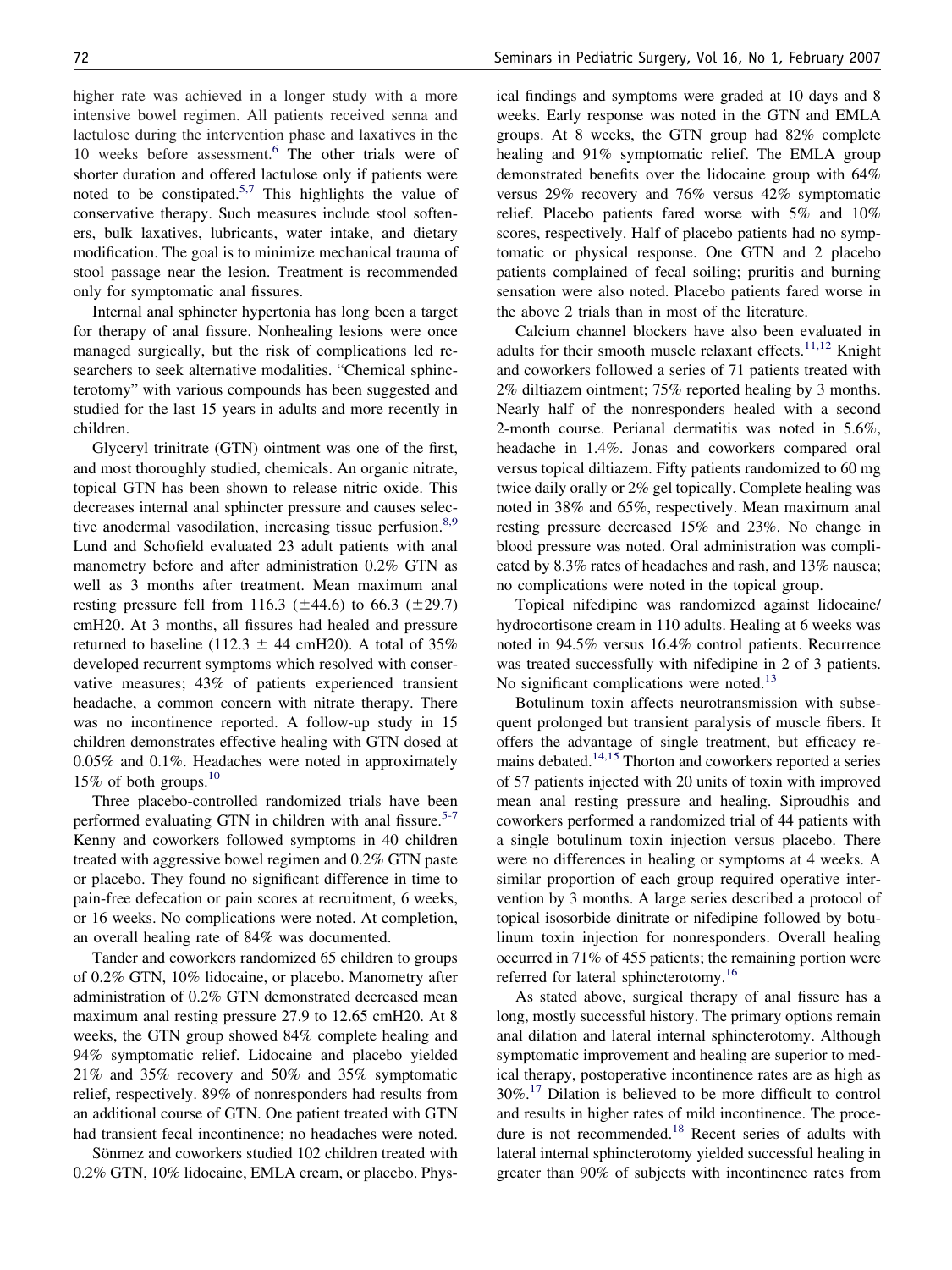$4\%$  to  $12\%$ .<sup>[19,20](#page-6-0)</sup> Lateral subcutaneous sphincterotomy was reported in 23 children. All fissures healed; 2 patients had recurrent pain and difficulty defecating despite a healed  $lesion.<sup>21</sup>$  $lesion.<sup>21</sup>$  $lesion.<sup>21</sup>$ 

Medical and surgical therapies were directly compared in 4 recent studies of adults. $22-25$  Evans and coworkers randomized 65 patients to topical 0.2% GTN versus lateral sphincterotomy. Fissures healed at 8 weeks in 60.6% and 97%, respectively; 45% of medically healed fissures recurred. Compliance with medical therapy was an issue. No long-term complications of operative therapy were reported. A similar study by Libertiny and coworkers evaluated outcomes in 70 patients at 24 months. GTN healed 54% compared with 100%, with 1 recurrence, with lateral internal sphincterotomy. The medical arm had more recurrences and responded well to surgery. Parellada performed a similar study in 54 patients with topical isosorbide dinitrate. The surgical group healed faster and at a higher rate. Half of this group experienced incontinence with persistence in 15%. Mentes and coworkers compared botulinum toxin injection with lateral internal sphincterotomy. Again, surgical patients achieved faster and more persistent results with a higher rate of complications.

Nelson performed a meta-analysis of the randomizedcontrolled trials on medical therapy for anal fissure. GTN was slightly better than placebo and equivalent to diltiazem and nifedipine. Botulinum toxin was no more effective than placebo. Operative therapy offered the best rates of recovery [OR (odds ratio) = 12; range =  $7-22\%$ ].<sup>[18](#page-6-0)</sup>

Anal fissure is a common problem in young children which can be painful and disconcerting for parents. Observation, as well as medical and surgical modalities should play a role in the care of these patients. Asymptomatic lesions are likely to resolve and should be managed expectantly. If intervention is required, a trial of topical diltiazem or glyceryl trinitrate is indicated. Recurrences often respond to additional courses. For the rare child who fails to respond, lateral subcutaneous sphincterotomy is effective.

### **Hemorrhoids**

Hemorrhoids are extremely uncommon in children, with prevalence increasing in adolescents and adults. Children with portal hypertension have higher incidence but are rarely symptomatic.<sup>[26](#page-6-0)</sup> Hemorrhoidal symptoms include bleeding, prolapse, itching, and pain. Stools may be streaked with blood, or parents may observe a bulge or dilated venous plexus at the anal orifice. The latter is more typical in constipated children.<sup>[1](#page-5-0)</sup> Enlargement of hemorrhoids is related to straining and a low fiber diet. A matched case-control series of 47 patients demonstrates that skipping breakfast increases risk of hemorrhoids and anal fissure by  $7.5$ -fold. $27$ 

Diagnosis is made on examination. Gentle spreading of the buttocks demonstrates external hemorrhoids, whereas

internal hemorrhoids require anoscopy. Digital examination is performed to evaluate tone and seek other conditions. If the patient is unable to strain or under general anesthesia, external hemorrhoids may be demonstrated by retracting an inflated rectal Foley catheter.<sup>[28](#page-6-0)</sup> Hemorrhoidal cushions are found in the left lateral, right anterior, and posterior anal canal. In young men with hemorrhoids, maximal anal rest-ing pressures are significantly higher than controls.<sup>[2](#page-5-0)</sup>

External hemorrhoids arise below the dentate line and are consequently covered in anoderm. This cutaneous innervation can give rise to exquisite tenderness if thrombosed. Pain usually improves after 2 to 3 days as the clot organizes. It regresses in 1 to 2 weeks, but may give rise to a skin tag. $^{29}$  $^{29}$  $^{29}$ 

Internal hemorrhoids are lined by columnar epithelium and have visceral innervation. As such, pain is a less common complaint, but bleeding and prolapse may occur. Internal hemorrhoids are graded by prolapse. Grade I bulge into the canal but will not prolapse. Grade II will prolapse with straining, but reduce spontaneously. Grade III must be reduced manually. Grade IV cannot be reduced.

Treatment of hemorrhoids in children is usually conservative. Dietary modification with increased fiber and liquid intake, bulk laxatives, decreased straining, and Sitz bathes may alleviate symptoms. Most hemorrhoids in children will resolve with medical or no treatment. Thrombosed external hemorrhoids may be relieved with cooling packs. Within 48 to 72 hours, a thrombosed hemorrhoid may be excised with its overlying skin under local anesthesia. Internal hemorrhoids unresponsive to conservative management may be candidates for rubber band ligation. In adults, this technique may be curative for lower grade hemorrhoids, but has higher relapse rates for grade III and IV. $^{30}$  $^{30}$  $^{30}$  Although anesthesia is considered unnecessary, some patients experience considerable pain. This may be related to band placement near the dentate line or from aberrant cutaneous nerve fibers. A recent randomized study compared rubber band ligation to radiofrequency ablation for treatment of low-grade internal hemorrhoids. Ligation was noted to have higher pain ratings with a lower rate of recurrent bleeding. $31$  Radiofrequency ablation is rarely used in the United States.

If conservative measures fail, surgical therapy is indicated. Hemorrhoidectomy may also be considered for highgrade internal hemorrhoids that are symptomatic or bleeding. Operations for hemorrhoidal disease are well described with a low rate of complications. Anal stricture, bleeding, infection, and fistula formation are the most common. $32$ 

Stapled hemorrhoidectomy is a newer technique that may be applicable to adolescents. A circular stapler removes excess anal mucosa. Several studies have shown improved pain and faster return to work. A series of 3711 adults reports low rates of complications: bleeding 4.3%, pain requiring admission 1.6%, stricture 1.4%, and abscess 0.03%. Recurrence occurred in 0.3% and anastomotic de-hiscence 0.08% of patients.<sup>[33](#page-6-0)</sup>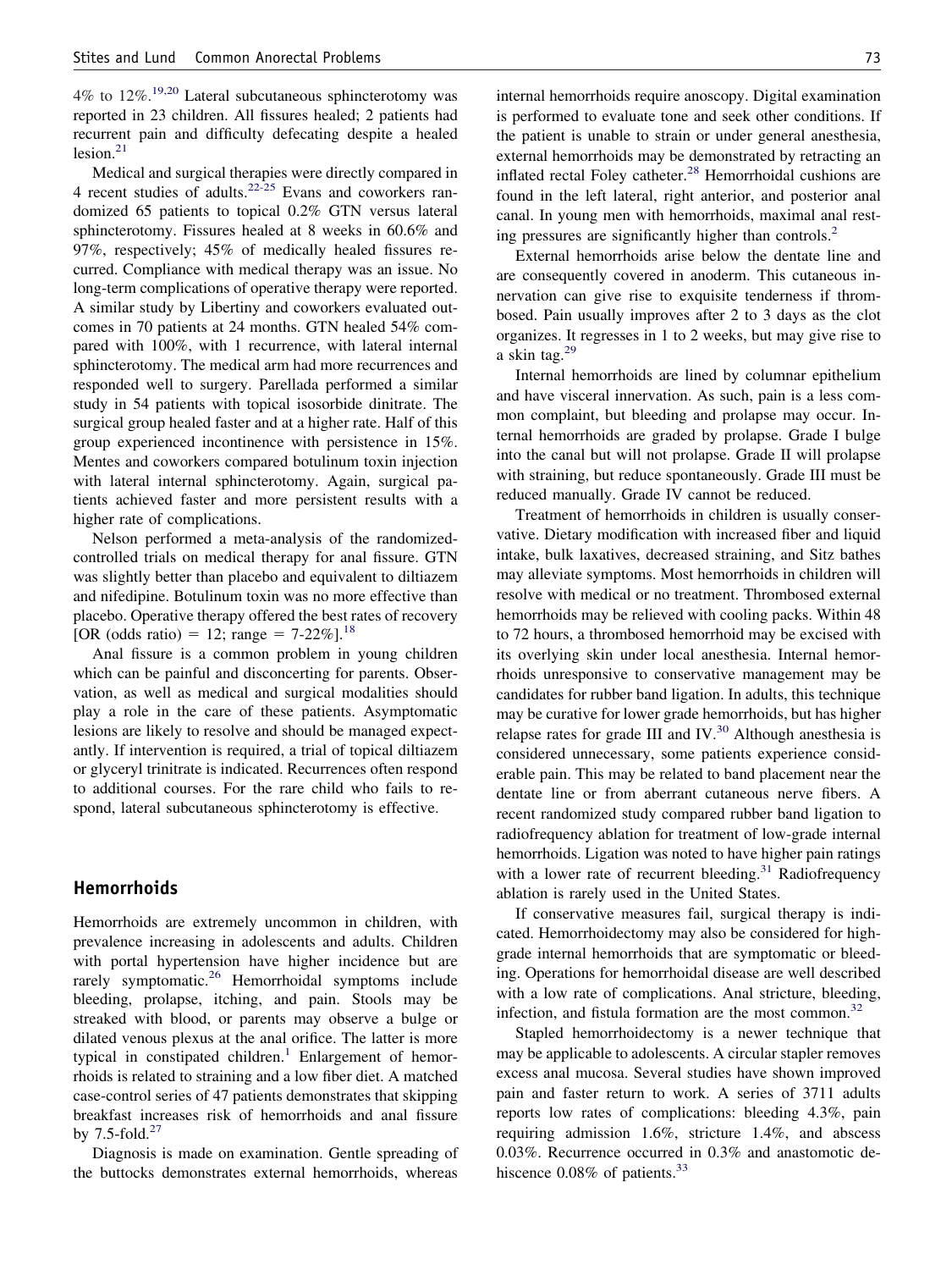|                                                                                                                                                   | <b>Table 1</b> Results of initial treatment of perianal abscess |                                    |
|---------------------------------------------------------------------------------------------------------------------------------------------------|-----------------------------------------------------------------|------------------------------------|
| Technique                                                                                                                                         |                                                                 | Recurrence rates                   |
| Incision and drainage <sup>36,38,41-45</sup><br>Single stab <sup>46</sup><br>Needle aspiration <sup>43</sup><br>Local wound care <sup>42,43</sup> |                                                                 | 18-40%<br>66%<br>38%<br>$40 - 93%$ |

Hemorrhoids are rare in children and can usually be managed conservatively. Rubber band ligation may be beneficial for symptomatic patients, as may hemorrhoidectomy.

### **Perianal abscess and fistula-in-ano**

Perianal abscess is relatively common in infants. It presents as a firm or fluctuant indurated lesion near the anal orifice, accompanied by discomfort and fever. Outright sepsis is rare. This simple infection can prove difficult to treat, with frequent recurrence or progression to fistula-in-ano. Fistulas are often low, simple, and subcutaneous; multiple and bilateral fistulas are common.

The true incidence and etiology are not known, but several facts suggest a congenital cause.<sup>[34](#page-6-0)</sup> Most presentations are within the first year, with strong male predominance, often in breastfed babies. Patients are often otherwise robust and healthy, and an anatomic predilection has been noted.<sup>[35](#page-6-0)</sup> Outside of infancy, fistulae usually have a defined stimulus. Crohn's disease, immunodeficiency, diabetes, postoperative and traumatic, are the most common, but an underlying cause need not be sought in the very young age group.<sup>[36](#page-6-0)</sup> The etiology and treatment in infants remains a point of debate.

The derivation of fistula-in-ano from perianal abscess has long been accepted. $37$  Infections within the crypts of Morgagni at the dentate line give rise to abscess and trigger an inflammatory response that may result in a fistula. Fitzgerald and coworkers first popularized a congenital eti-ology for fistula-in-ano.<sup>[34](#page-6-0)</sup> He suggested an androgen imbalance creating abnormal anal glands, which favor formation of fistulae. Shafer and coworkers described irregular, thickened tissue at the dentate line which predisposed to crypti-tis.<sup>[35](#page-6-0)</sup> Abnormal crypts were noted in continuity to the fistula in 33 consecutive patients. Opening this crypt reduced their recurrence to 0. Others dispute the crypts role in the etiology of fistula-in-ano.<sup>[38](#page-6-0)</sup>

Pople and Ralphs suggested aberrant migration of the urogenital sinus or hindgut could give rise to fistulous tracts.[39](#page-6-0) Histologic studies by Al-Salem and coworkers demonstrate cases with isolated squamous or transitional epithelium, as well as tracts with mixed squamous, colum-nar, transitional, and glandular epithelium.<sup>[40](#page-6-0)</sup> Although inflammatory metaplasia explains some of the variance, the presence of ectopic transitional epithelium supports entrapment of migratory cells.

The management of perianal abscess and fistula-in-ano is no less debated. Surgical drainage has long been the mainstay of treating perianal abscess, but recurrence rates historically range from 20% to  $85\%$ .<sup>[36,41](#page-6-0)</sup> Incision and drainage is still the most common technique; some newer reports suggest needle aspiration or conservative management may suffice.<sup>[42,43](#page-6-0)</sup> Compiled in Table 1 are combined rates of recurrent abscess and fistula-in-ano after various techniques of drainage.

In contrast to all other groups, the needle aspiration group predominantly remained on antibiotics. Adequate drainage is necessary to heal this lesion. A study of 50 adults randomized for packing of their drained abscess demonstrated no difference in recurrence.[47](#page-6-0)

Likewise, debate continues on the necessity of seeking a fistula at the initial procedure (Figure 1). Although initial fistulotomy may offer lower rates or recurrence, some au-thors voice concern for iatrogenic injury.<sup>[36,41](#page-6-0)</sup> Murthi and coworkers, note the highest rate of primary fistulas detected (20 of 27 sought) and describe a significantly higher recurrence rate if no fistulous tract is laid open at the initial procedure.[45](#page-6-0) They recommend, however, against vigorous search. Besides the possibility of damage to the sphincter complex, extensive examination requires general anesthesia, while simple drainage may be performed with local anesthesia. Recurrent abscesses or persistent symptomatic sinuses should, however, be treated with fistulotomy.

Perianal abscess and fistulae in teens should be treated as in adults, and an underlying medical cause, such as Crohn's disease, should be considered. Four randomized controlled trials in adults with perianal abscess have compared incision



**Figure 1** Anal fistulotomy can be performed by probing the sinus opening using a nasal speculum in the anus and a lacrimal probe. The offending pore is virtually always obvious. The tract is opened and curetted, and will heal promptly. (Color version of figure is available online.)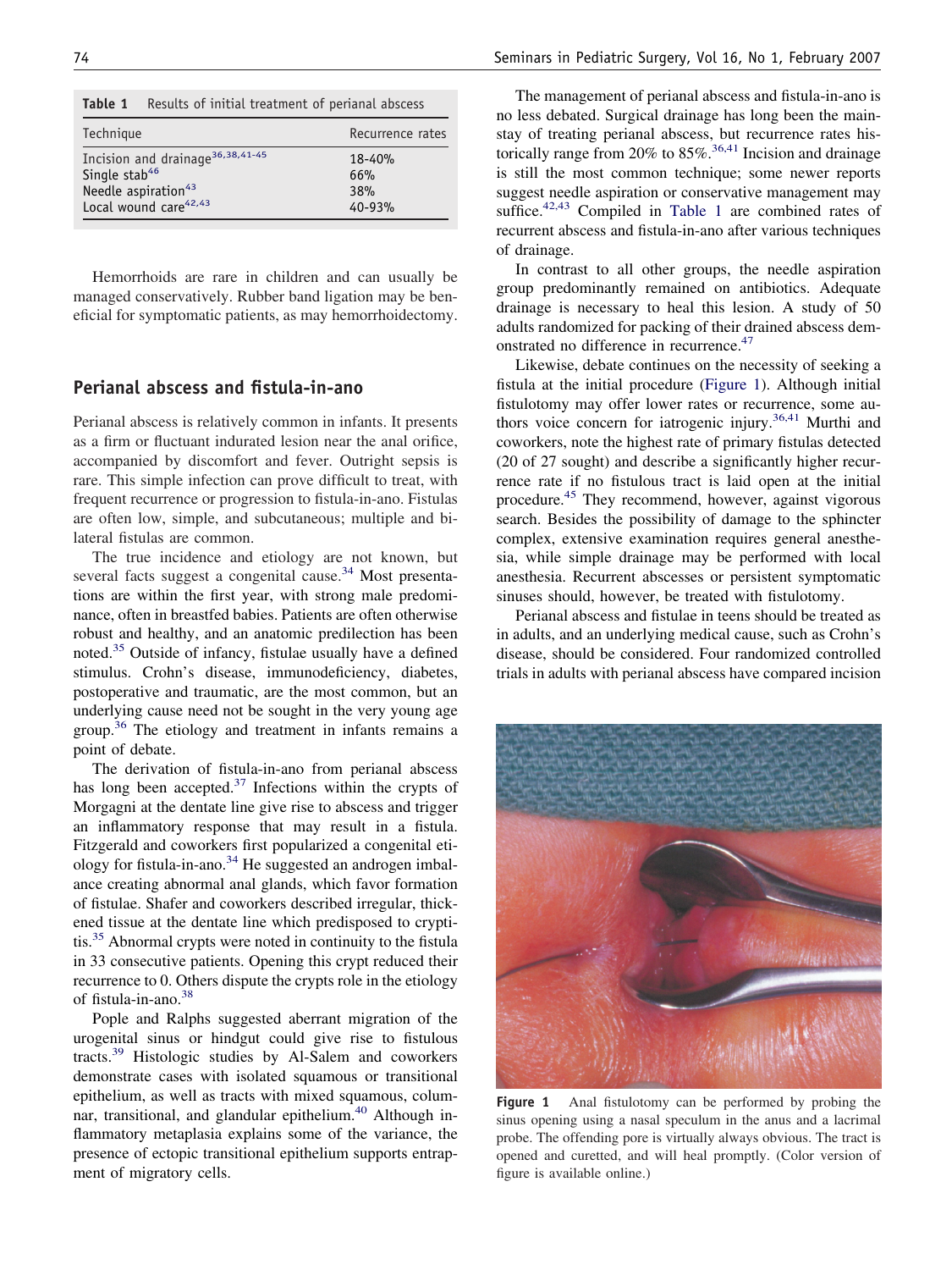<span id="page-4-0"></span>and drainage with and without fistulotomy.<sup>[48-51](#page-6-0)</sup> Simple drainage resulted in 15% to 41% recurrence, whereas drainage with fistulotomy ranged from 0% to 5%. A recent meta-analysis found sphincter-cutting procedures reduced recurrence by 83%, but doubled rates of incontinence to flatus and stool.<sup>[52](#page-6-0)</sup> The increased risk of incontinence, up 40%, led some authors to advise against routine fistulotomy, specifically in the delayed setting.<sup>[49,50](#page-6-0)</sup> Much of the pediatric literature supports fistulotomy if a tract is encountered at initial drainage.

Laying the tract open, including the involved crypt, may decrease recurrence. Shafer and coworkers describe recur-rence dropping from 15% to 0% with this technique.<sup>[35](#page-6-0)</sup> Nix and Stringer stress the value of performing fistulectomy if possible. In their series, it carried a 6.7% risk of recurrence versus  $36\%$  $36\%$  if the fistula is merely laid open.<sup>36</sup> In Festen and van Harten's series, they were unable to identify an inciting crypt in one quarter of the cases. This failed to affect recurrence, as did comparing fistulotomy or fistulectomy.<sup>[41](#page-6-0)</sup> Two of the largest studies also fail to detect a difference.[38,44](#page-6-0)

Seton placement is commonly performed for adults with complex fistulous disease, aiming to preserve continence. Theerapol, So, and Ngoi report a series of 47 adults treated with cutting and draining setons. Seventy percent were placed in the clinic without anesthesia. Seventy-eight percent healed in a median 9 weeks. No incontinence was reported.<sup>[53](#page-6-0)</sup> Six children with trans-sphincteric fistulas were treated with cutting seton, again without general anesthesia. Division was complete within 1 month. There was no re-currence or incontinence.<sup>[54](#page-6-0)</sup>

Conservative management of perianal abscess and fistula-in-ano has recent support.<sup>[42,46](#page-6-0)</sup> Watanabe, Todani, and Yamamoto describe a series of 97 children treated with stab incision of abscesses and observation of fistulas. Parents were advised to stretch the wound open and give Sitz bath at diaper changes. Antibiotics were not prescribed. Thirtythree healed without recurrence; 31 children had 1 to 5 recurrences of abscess. Thirty-three patients progressed to fistula-in-ano, half of which recurred once or more. A total of 70% of cases resolved within 6 months; half of the fistulas persisted for a year. Six children required surgical intervention for failure to heal. Rosen and coworkers prospectively followed 18 healthy children with perianal abscess. Incision and drainage was performed in 4 patients due to significant discomfort or sepsis; the remaining abscesses drained spontaneously. Thirteen of these patients developed fistula-in-ano. All fistulas healed completely at an average of 6 months. Observed patients had no episodes of pain of fever. Their parents were satisfied with conservative management. Serour, Somekh, and Gorenstein report spontaneous cure of fistula in 42% of children at an average of 3 months.<sup>[43](#page-6-0)</sup>

Antibiotic use for perianal abscess and fistula-in-ano is debatable. A trend toward decreased recurrence was noted in a series where needle aspiration was the primary mode of drainage.[43](#page-6-0) Preoperative antibiotics had no effect on fistula development in another series.[45](#page-6-0) Many series describe no antibiotic use.

Perianal abscess and fistula-in-ano are related conditions of congenital origin. Management strategies vary considerably with rare consistent success. Defined absesses should be managed with incision and drainage to assure timely resolution. Local anesthesia with EMLA appears to be effective. Parents with a strong interest may be offered conservative management without fear of harming the child. Observation of fistula-in-ano is likewise acceptable for up to 1 year. No strong evidence supports one surgical technique over another.

#### **Pilonidal sinus and abscess**

Pilonidal disease is one of the most recalcitrant problems faced by surgeons and their young patients. Although sacral pits and dimples are frequent in small children, it is not until adolescence that pilonidal disease comes to the fore due to the associated hair growth and increased skin oil. An excellent short review of the topic was published in 2003 by Chintapatla and coworkers.<sup>[55](#page-6-0)</sup> The term pilondal, comes from Latin, meaning nest of hair. According to work of Karydakis,<sup>[56](#page-6-0)</sup> there are three factors that contribute to the pathogenesis of pilonidal disease: 1) the invader, which is loose hair; 2) the force, which causes the hair to insert into the skin; and 3) the vulnerability of the skin to the insertion of hair near the base of the intergluteal cleft. Pilonidal disease can occur in other areas, such as in the fingers of barbers, or in the scalp, but the focus here is on the sinuses and abscesses that arise in the intergluteal cleft.

Pits and dimples that are present in small children do not require attention unless they are a source of infection, which is not usually the case. Many will not bother patients throughout their lives. When the area becomes infected or inflamed, an abscess or draining sinus may form. Cellulitis requires treatment with antibiotics, especially if there is



**Figure 2** This fasciocutaneous flap is a relatively large V-Y advancement flap, as described by Schoeller et al.<sup>62</sup>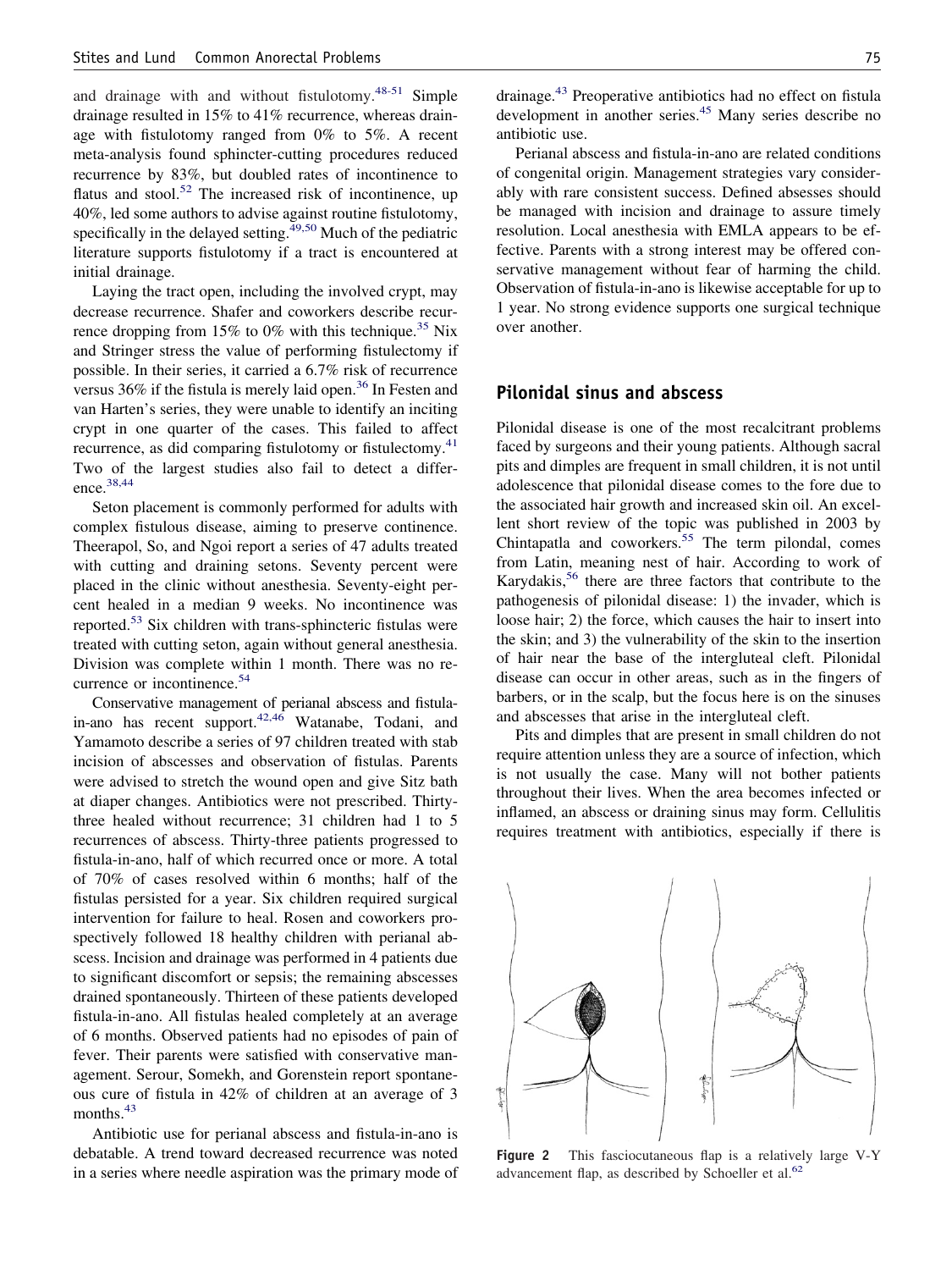<span id="page-5-0"></span>associated systemic toxicity, such as fever. Warm compresses and sitz baths may be beneficial in promoting drainage. Frank abscesses should be incised and drained. Some of these will subsequently heal, but many will go on to form chronic, draining sinuses. Some data suggests that curettage at the time of incision and drainage may increase the likelihood of healing.[57](#page-6-0) Complete healing may occur in up to 60% of patients with about 25% recurrence after initial healing.<sup>[58](#page-7-0)</sup> Recent success has also been reported with the use of vacuum-assisted (VAC) dressings to promote wound healing after excision.<sup>[59](#page-7-0)</sup>

Definitive treatment of recurrent or recalcitrant pilondal disease is a challenge in wound healing. A meta-analysis of treatment options by Allen-Mersh in  $1990^{60}$  $1990^{60}$  $1990^{60}$  revealed that most studies were flawed and that outcomes tended to be dependent on the surgeons' familiarity with the procedure utilized. Surgical options include: excision with primary





**Figure 3** (A) The medial portion of the flap is de-epithelialized and then rolled under to fill the soft tissue defect left by excision of the extensive nest of pilonidal sinuses. (B) Note that after de-epithelialization, the medial edge of the residual skin is undermined to try to eradicate the hair follicles. (C) The skin edges are sutured as shown in [Figure 2.](#page-4-0)

closure, excision with marsupialization of the skin edges to the base of the wound, excision without closure and allowing the wound to close by secondary intention as well as variety of flap procedures. When excising pilonidal disease, the authors utilize dilute methylene blue injected through one of the pores to stain the entire pilonidal network of sinuses. Care is taken to excise all of the blue stained tissue. With most of the simple excision procedures, there is a high likelihood of incomplete healing and/or recurrence, due to the anatomy of the area in which hair bearing skin adjacent to the wound is oriented to promote hair growth into the depths of the wound.

Many flap procedures have been described for treatment of saccrococcygeal pilonidal disease. Morden and coworkers at the University of Michigan reported good success using the Karydakis flap especially when compared with midline excision.<sup>[61](#page-7-0)</sup> At the University of Wisconsin, we most often utilize a modified fasciocutaneous V-Y advance-ment flap, as described by Shoeller and coworkers.<sup>[62](#page-7-0)</sup> This flap has the advantages of moving the suture lines off of the midline, providing some bulky tissue to fill the defect left after excision of the disease and flattening the intergluteal cleft so that hair is less likely to burrow into the skin [\(Figures 2](#page-4-0) and 3). This procedure is usually performed in outpatient surgery, and healing typically occurs in 2 to 3 weeks.

Anorectal problems in children and adolescents are common and seem to have a bimodal age distribution. Treatment options vary widely, ranging from no treatment to medical as well as surgical treatment. Most problems that require surgery can be treated with fairly simple and straightforward procedures, but like most aspects of surgery, results vary and outcomes are improved by familiarity with the procedures used.

#### **References**

- 1. Rintala RJ, Pakarinen M. Other disorders of the anus and rectum, anorectal function. In: Grosfeld JL, O'Neill JA Jr, Fonkalsrud EW, et al, eds. Pediatric Surgery. Philadelphia, PA: Elsevier, 2006;1590- 602.
- 2. Arabi Y, Alexander-Williams J, Keighley MR. Anal pressures in hemorrhoids and anal-fissure. Am J Surg 1977;134:608-10.
- 3. Klosterhalfen B, Vogel P, Rixen H, et al. Topography of the inferior rectal artery: a possible cause of chronic, primary anal-fissure. Dis Colon Rectum 1989;32:43-52.
- 4. Utzig MJ, Kroesen AJ, Buhr HJ. Concepts in pathogenesis and treatment of chronic anal fissure: a review of the literature. Am J Gastroenterol 2003;98:968-74.
- 5. Tander B, Guven A, Demirbag S, et al. A prospective, randomized, double-blind, placebo-controlled trial of glyceryl-trinitrate ointment in the treatment of children with anal fissure. J Pediatr Surg 1999;34: 1810-2.
- 6. Kenny SE, Irvine T, Driver CP, et al. Double blind randomised controlled trial of topical glyceryl trinitrate in anal fissure. Arch Dis Child 2001;85:404-7.
- 7. Sonmez K, Demirogullari B, Ekingen G, et al. Randomized, placebocontrolled treatment of anal fissure by lidocaine, EMLA, and GTN in children. J Pediatr Surg 2002;37:1313-6.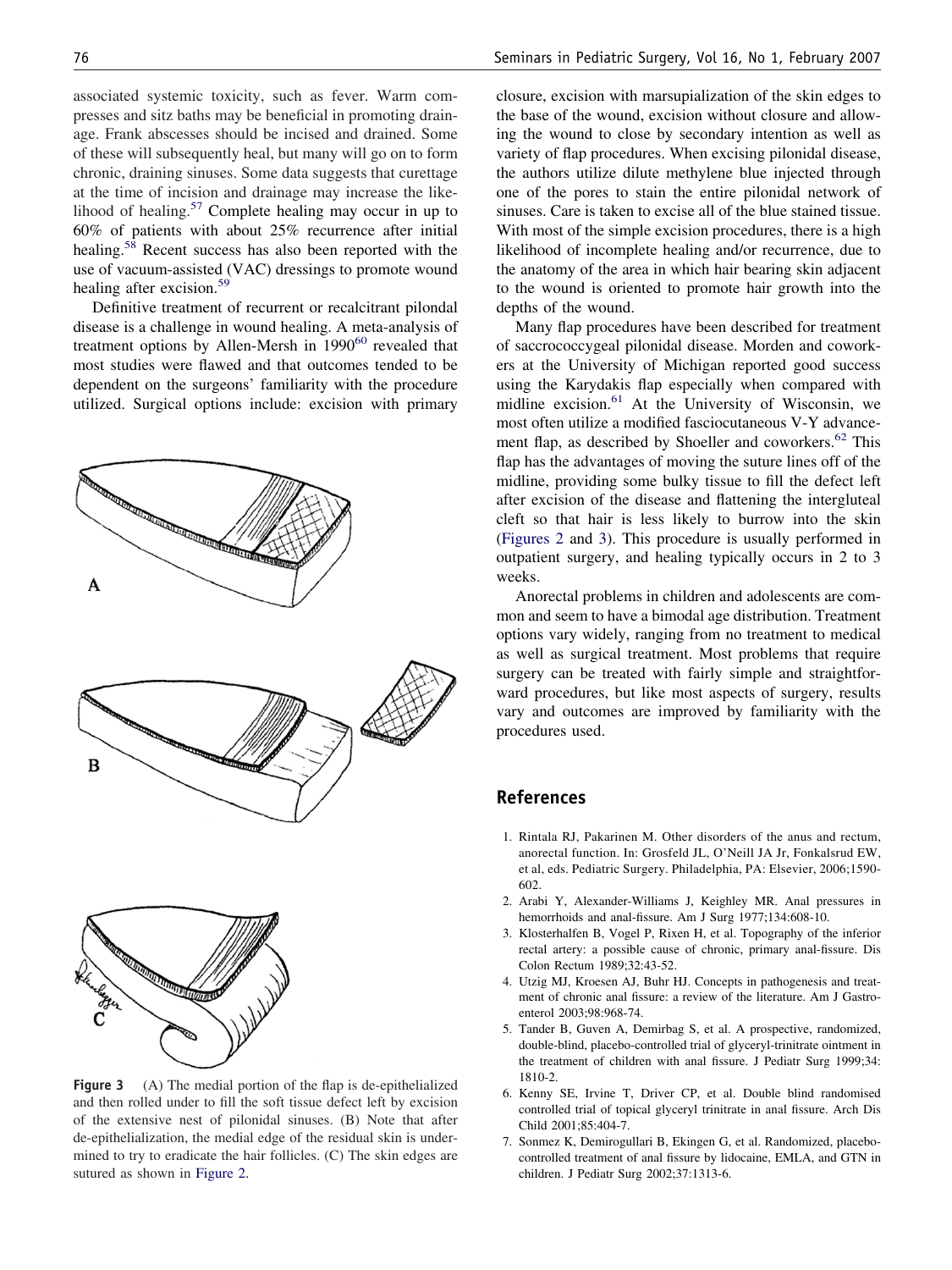- <span id="page-6-0"></span>8. Lund JN, Scholefield JH. Internal sphincter spasm in anal fissure. Br J Surg 1997;84:1723-4.
- 9. Loder PB, Kamm MA, Nicholls RJ, et al. Reversible chemical sphincterotomy by local application of glyceryl trinitrate. Br J Surg 1994; 81:1386-9.
- 10. Simpson J, Lund JN, Thompson RJ, et al. The use of glyceryl trinitrate (GTN) in the treatment of chronic anal fissure in children. Med Sci Monit 2003;9:I123-6.
- 11. Jonas M, Neal KR, Abercrombie JF, et al. A randomized trial of oral vs. topical diltiazem for chronic anal fissures. Dis Colon Rectum 2001;44:1074-8.
- 12. Knight JS, Birks M, Farouk R. Topical diltiazem ointment in the treatment of chronic anal fissure. Br J Surg 2001;88:553-6.
- 13. Perrotti P, Bove A, Antropoli C, et al. Topical nifedipine with lidocaine ointment vs. active control for treatment of chronic anal fissure: results of a prospective, randomized, double-blind study. Dis Colon Rectum 2002;45:1468-75.
- 14. Siproudhis L, Sebille V, Pigot F, et al. Lack of effficacy of botulinum toxin in chronic anal fissure. Aliment Pharmacol Ther 2003;18:515-24.
- 15. Thornton MJ, Kennedy ML, King DW. Prospective manometric assessment of botulinum toxin and its correlation with healing of chronic anal fissure. Dis Colon Rectum 2005;48:1424-31.
- 16. Lysy J, Israeli E, Levy S, et al. Long-term results of "chemical sphincterotomy" for chronic anal fissure: a prospective study. Dis Colon Rectum 2006;49:858-64.
- 17. Khubchandani IT, Reed JF. Sequelae of internal sphincterotomy for chronic fissure in ano. Br J Surg 1989;76:431-4.
- 18. Nelson R. Operative procedures for fissure in ano. Cochrane Database Syst Rev 2005;CD002199.
- 19. Arroyo A, Perez F, Serrano P, et al. Open versus closed lateral sphincterotomy performed as an outpatient procedure under local anesthesia for chronic anal fissure: prospective randomized study of clinical and manometric longterm results. J Am Coll Surg 2004;199:361-7.
- 20. Tocchi A, Mazzoni G, Miccini M, et al. Total lateral sphincterotomy for anal fissure. Int J Colorectal Dis 2004;19:245-9.
- 21. Cohen A, Dehn TC. Lateral subcutaneous sphincterotomy for treatment of anal fissure in children. Br J Surg 1995;82:1341-2.
- 22. Evans J, Luck A, Hewett P. Glyceryl trinitrate vs. lateral sphincterotomy for chronic anal fissure: prospective, randomized trial. Dis Colon Rectum 2001;44:93-7.
- 23. Libertiny G, Knight JS, Farouk R. Randomised trial of topical 0.2% glyceryl trinitrate and lateral internal sphincterotomy for the treatment of patients with chronic anal fissure: long-term follow-up. Eur J Surg 2002;168:418-21.
- 24. Mentes BB, Irkorucu O, Akin M, et al. Comparison of botulinum toxin injection and lateral internal sphincterotomy for the treatment of chronic anal fissure. Dis Colon Rectum 2003;46:232-7.
- 25. Parellada C. Randomized, prospective trial comparing 0.2 percent isosorbide dinitrate ointment with sphincterotomy in treatment of chronic anal fissure: a two-year follow-up. Dis Colon Rectum 2004; 47:437-43.
- 26. Heaton ND, Davenport M, Howard ER. Symptomatic hemorrhoids and anorectal varices in children with portal hypertension. J Pediatr Surg 1992;27(7):833-5.
- 27. Ahmed SK, Thomson HJ. The effect of breakfast on minor anal complaints: a matched case-control study. J R Coll Surg Edinb 1997; 42:331-3.
- 28. Babu R, Burge DM. A technique to demonstrate external haemorrhoids. Pediatr Surg Int 1920;476-8.
- 29. Golladay ES. Outpatient adolescent surgical problems. Adolesc Med Clin 2004;15:503-20.
- 30. Bernal JC, Enguix M, Garcia JL, et al. Rubber-band ligation for hemorrhoids in a colorectal unit. A prospective study. Rev Esp Enferm Dig 2005;97:38-45.
- 31. Gupta PJ. Radiofrequency coagulation versus rubber band ligation in early hemorrhoids: pain versus gain. Medicina (Kaunas) 2004;40:232-7.
- 32. Golladay ES. Outpatient adolescent surgical problems. Adolesc Med Clin 2004;15:503-20.
- 33. Ng KH, Ho KS, Ooi BS, et al. Experience of 3711 stapled haemorrhoidectomy operations. Br J Surg 2006;93:226-30.
- 34. Fitzgerald RJ, Harding B, Ryan W. Fistula-in-ano in childhood: a congenital etiology. J Pediatr Surg 1985;20:80-1.
- 35. Shafer AD, McGlone TP, Flanagan RA. Abnormal crypts of Morgagni: the cause of perianal abscess and fistula-in-ano. J Pediatr Surg 1987;22:203-4.
- 36. Nix P, Stringer MD. Perianal sepsis in children. Br J Surg 1997;84: 819-21.
- 37. Eisenhammer S. The internal anal sphincter and the anorectal abscess. Surg Gynecol Obstet 1956;103:501-6.
- 38. al Salem AH, Qaisaruddin S, Qureshi SS. Perianal abscess and fistula in ano in infancy and childhood: a clinicopathological study. Pediatr Pathol Lab Med 1996;16:755-64.
- 39. Pople IK, Ralphs DN. An aetiology for fistula in ano. Br J Surg 1988;75:904-5.
- 40. al Salem AH, Laing W, Talwalker V. Fistula-in-ano in infancy and childhood. J Pediatr Surg 1994;29:436-8.
- 41. Festen C, van Harten H. Perianal abscess and fistula-in-ano in infants. J Pediatr Surg 1998;33:711-3.
- 42. Rosen NG, Gibbs DL, Soffer SZ, et al. The nonoperative management of fistula-in-ano. J Pediatr Surg 2000;35:938-9.
- 43. Serour F, Somekh E, Gorenstein A. Perianal abscess and fistulain-ano in infants: a different entity? Dis Colon Rectum 2005;48: 359-64.
- 44. Macdonald A, Wilson-Storey D, Munro F. Treatment of perianal abscess and fistula-in-ano in children. Br J Surg 2003;90: 220-1.
- 45. Murthi GV, Okoye BO, Spicer RD, et al. Perianal abscess in childhood. Pediatr Surg Int 2002;18:689-91.
- 46. Watanabe Y, Todani T, Yamamoto S. Conservative management of fistula in ano in infants. Pediatr Surg Int 1998;13:274-6.
- 47. Tonkin DM, Murphy E, Brooke-Smith M, et al. Perianal abscess: a pilot study comparing packing with nonpacking of the abscess cavity. Dis Colon Rectum 2004;47:1510-4.
- 48. Ho YH, Tan M, Chui CH, et al. Randomized controlled trial of primary fistulotomy with drainage alone for perianal abscesses. Dis Colon Rectum 1997;40:1435-8.
- 49. Oliver I, Lacueva FJ, Perez VF, et al. Randomized clinical trial comparing simple drainage of anorectal abscess with and without fistula track treatment. Int J Colorectal Dis 2003;18:107-10.
- 50. Schouten WR, van Vroonhoven TJ. Treatment of anorectal abscess with or without primary fistulectomy. Results of a prospective randomized trial. Dis Colon Rectum 1991;34:60-3.
- 51. Tang CL, Chew SP, Seow-Choen F. Prospective randomized trial of drainage alone vs. drainage and fistulotomy for acute perianal abscesses with proven internal opening. Dis Colon Rectum 1996;39: 1415-7.
- 52. Quah HM, Tang CL, Eu KW, et al. Meta-analysis of randomized clinical trials comparing drainage alone vs primary sphincter-cutting procedures for anorectal abscess-fistula. Int J Colorectal Dis 2006;21: 602-9.
- 53. Theerapol A, So BY, Ngoi SS. Routine use of setons for the treatment of anal fistulae. Singapore Med J 2002;43:305-7.
- 54. Gonzalvez PJ, Marco MA, Fernandez Cordoba MS. [Anal fistula treatment with seton]. Cir Pediatr 2000;13:124-5.
- 55. Chintapatla S, Safarani N, Kumar S, et al. Sacrococcygeal pilonidal sinus: historical review, pathological insight and surgical optons. Tech Coloproctol 2003;7:3-8.
- 56. Karydakis GE. New approach to the problem of pilonidal sinus. Lancet 1973;2(7843):1414-5.
- 57. Fuzun M, Bakir H, Soylu M, et al. Which technique for treatment of pilonidal sinus: open or closed? Dis Colon Rectum 1994;37: 1148-50.